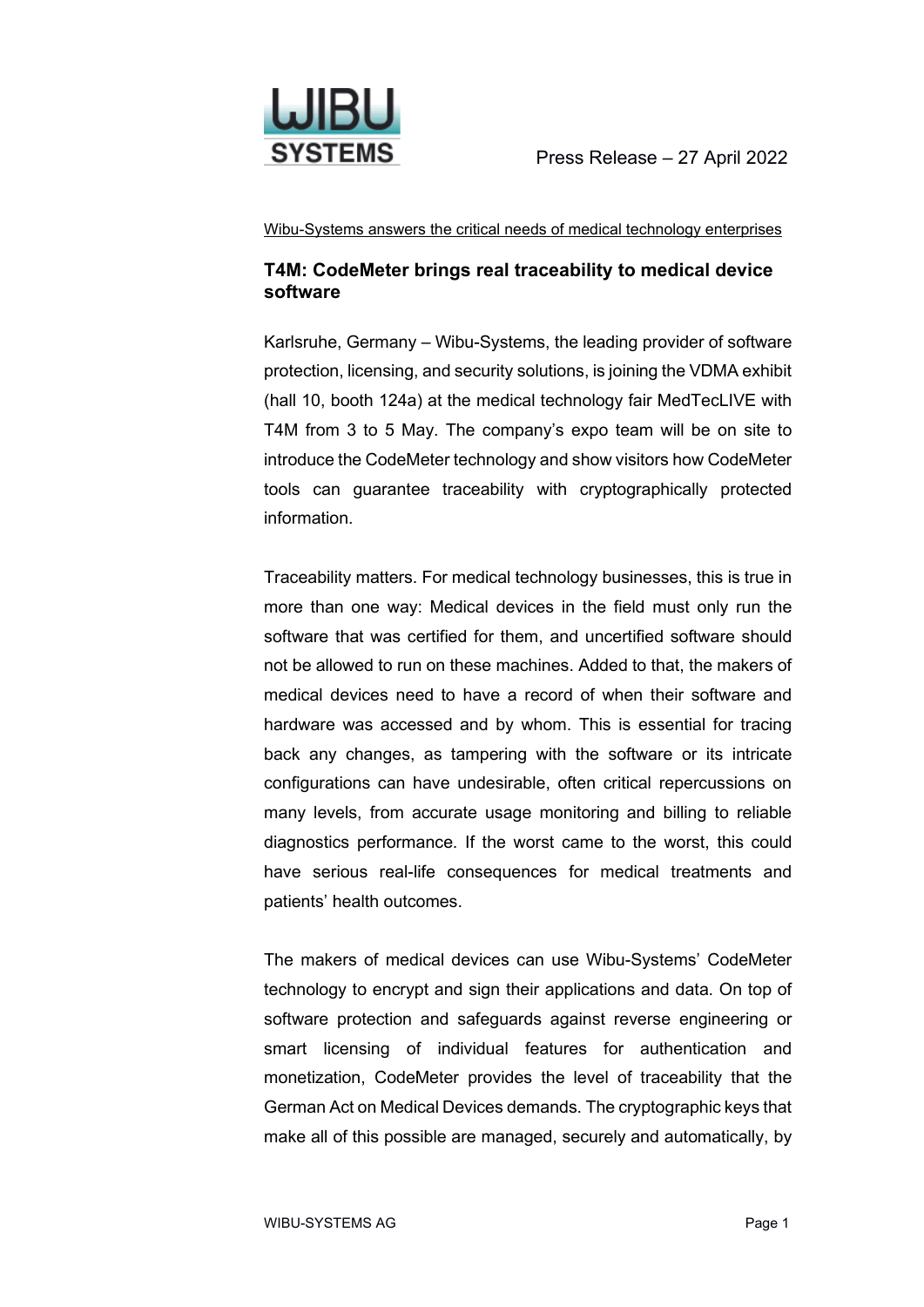

CodeMeter, and the entire solution is designed to integrate smoothly with existing processes on all common technology platforms.

Stefan Bamberg, Senior Key Account & Partner Manager at Wibu-Systems, emphasizes: "For medical devices in particular, our CodeMeter technology is a perfect fit. It fulfils many of the needs of medical device makers with a single solution: Authentication, knowhow protection, monetization, and traceability. And for the latter, that means traceability on both levels, for the certified software itself and for tracking any changes to it. I am looking forward to meeting my colleagues from the medical technology business and exploring these issues in more detail with them at T4M."



CodeMeter records when software and medical devices are accessed for the reliable tracing of what was changed, when, and by whom.

## **About Wibu-Systems**

Daniela Previtali, Global Marketing Director Phone +49 721 9317235 / +39 035 0667070 [daniela.previtali@wibu.com](mailto:daniela.previtali@wibu.com) <https://www.wibu.com/>

Wibu-Systems, a privately held company founded by Oliver Winzenried and Marcellus Buchheit in 1989, is an innovative security technology leader in the global software licensing market. Wibu-Systems' comprehensive and award-winning solutions offer unique and internationally patented processes for protection, licensing and security of digital assets and know-how to software publishers and intelligent device manufacturers who distribute their applications through PC-, PLC, embedded-, mobile- and cloud-based models.